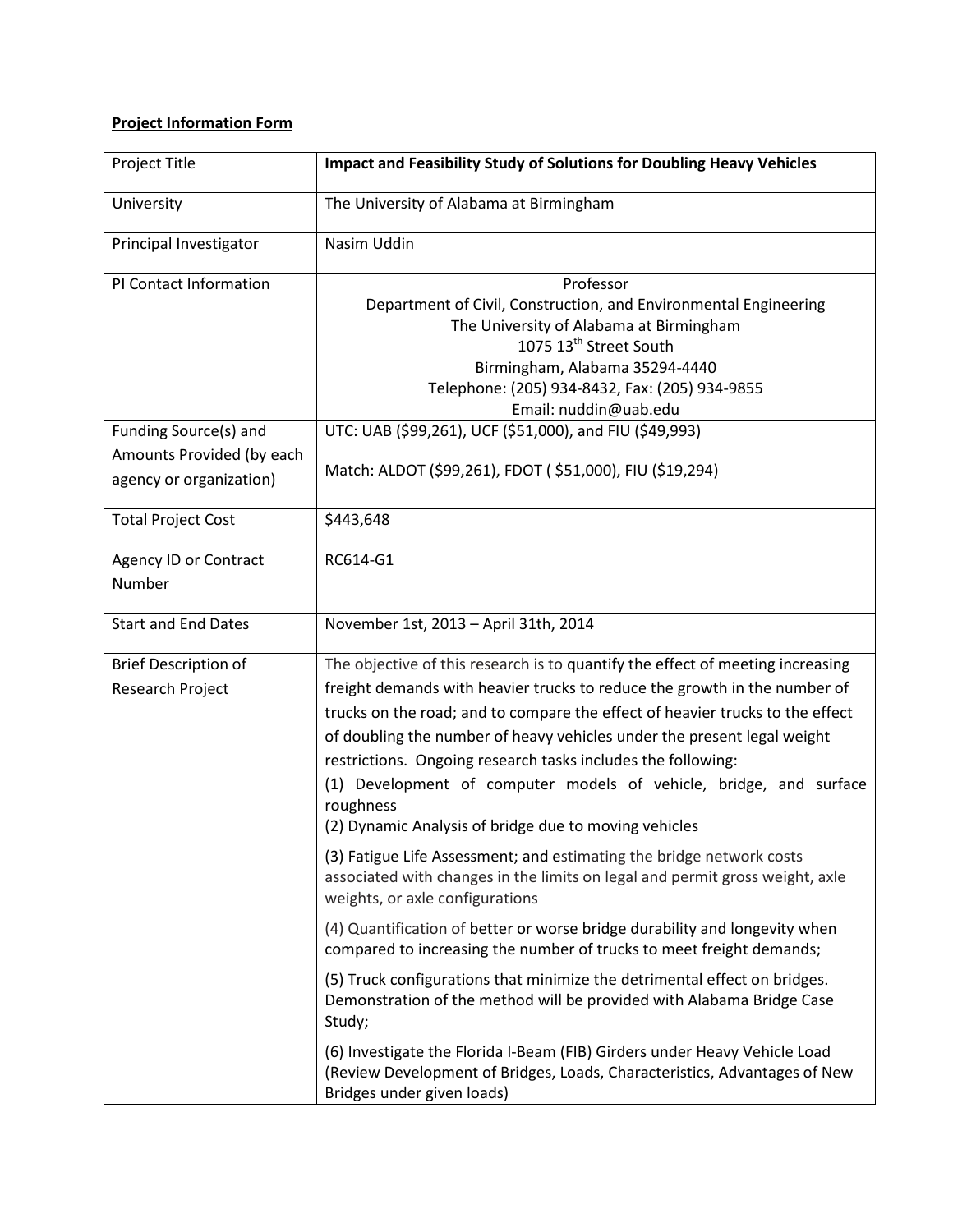|                                                                                                    | (7) Development of FE Models of 3 Bridges (w/AASHTO & FIB Girders)<br>(Detailed Model Details, Evaluation, Load Rating Analysis)                                                                                                                                                                                                                                                                                                                                                                                                                                                                                                                                                                                                                                                                                                                                                                                                                                                                                                                                                                                                   |
|----------------------------------------------------------------------------------------------------|------------------------------------------------------------------------------------------------------------------------------------------------------------------------------------------------------------------------------------------------------------------------------------------------------------------------------------------------------------------------------------------------------------------------------------------------------------------------------------------------------------------------------------------------------------------------------------------------------------------------------------------------------------------------------------------------------------------------------------------------------------------------------------------------------------------------------------------------------------------------------------------------------------------------------------------------------------------------------------------------------------------------------------------------------------------------------------------------------------------------------------|
| Describe Implementation of<br>Research Outcomes (or why<br>not implemented)<br>(Attach Any Photos) | $\triangleright$ A method to characterize the representative vehicle including the<br>gross vehicle weight and axle load over a return period of interest.<br>A method and tool to characterize the bridge population sensitive to<br>➤<br>the load effect and fatigue<br>$\triangleright$ The simulation and code can be used for both steel girder<br>and prestressed concrete bridges; and for innovative bridge<br>solutions<br>The simulation and code can be used to investigate the<br>➤<br>effects of different span lengths<br>The simulation and code can be used to account for the<br>➤<br>different classes of road surface roughness<br>Investigate effect of dynamic loading including the impact increasing<br>➤<br>number of heavy vehicles and/or the vehicle weight limit on the<br>service life of bridges.<br>$\triangleright$ 2D and 3D simulation technique, and written MATLAB code<br>can be used to determine the static and dynamic responses<br>of bridges traveling on the bridge and for different<br>combination of truck loads; and different vehicle speeds on<br>the dynamic response of bridges |
|                                                                                                    | Significant results from the current quarter includes the following:                                                                                                                                                                                                                                                                                                                                                                                                                                                                                                                                                                                                                                                                                                                                                                                                                                                                                                                                                                                                                                                               |
|                                                                                                    | Task 1: Develop heavy vehicle-bridge interaction model to quantify the effect<br>of meeting increasing freight demands on bridges.<br>Derivations of equations of the motion for different types of trucks<br>$\bullet$<br>$(FIU) - 100\%$<br>Develop Truck Models and Bridge Types (UAB + FIU) - 100%<br>Detailed FE Modeling of a Bridge (UAB) - 100%<br>$\bullet$                                                                                                                                                                                                                                                                                                                                                                                                                                                                                                                                                                                                                                                                                                                                                               |
|                                                                                                    | Task 2. Compare the effect of heavier trucks to the effect of doubling the<br>number of heavy vehicles under the present legal weight restrictions.<br>Design of steel and prestressed concrete bridges with different span<br>lengths (FIU) -100%<br>Write MATLAB code to solve the interaction equations for the vehicle<br>٠<br>models and beam system (FIU) - 100%<br>Dynamic Analysis of bridge due to moving vehicles (UAB+FIU) - 90%<br>$\bullet$                                                                                                                                                                                                                                                                                                                                                                                                                                                                                                                                                                                                                                                                           |
|                                                                                                    | Task 3. Characterize the traffic measured by WIM data in terms of its<br>influence on characteristic bridge load effect<br>Characterize WIM data to detect the most reasonable expected<br>$\bullet$<br>extreme gross vehicle weight (UAB) - 100%<br>Determine the characteristic Bridge under traffic load effects and<br>٠<br>Fatigue by WIM Data (UAB+UCF) - 90%<br>Task 4. Calculate the characteristic bridge traffic load effects bridges of                                                                                                                                                                                                                                                                                                                                                                                                                                                                                                                                                                                                                                                                                 |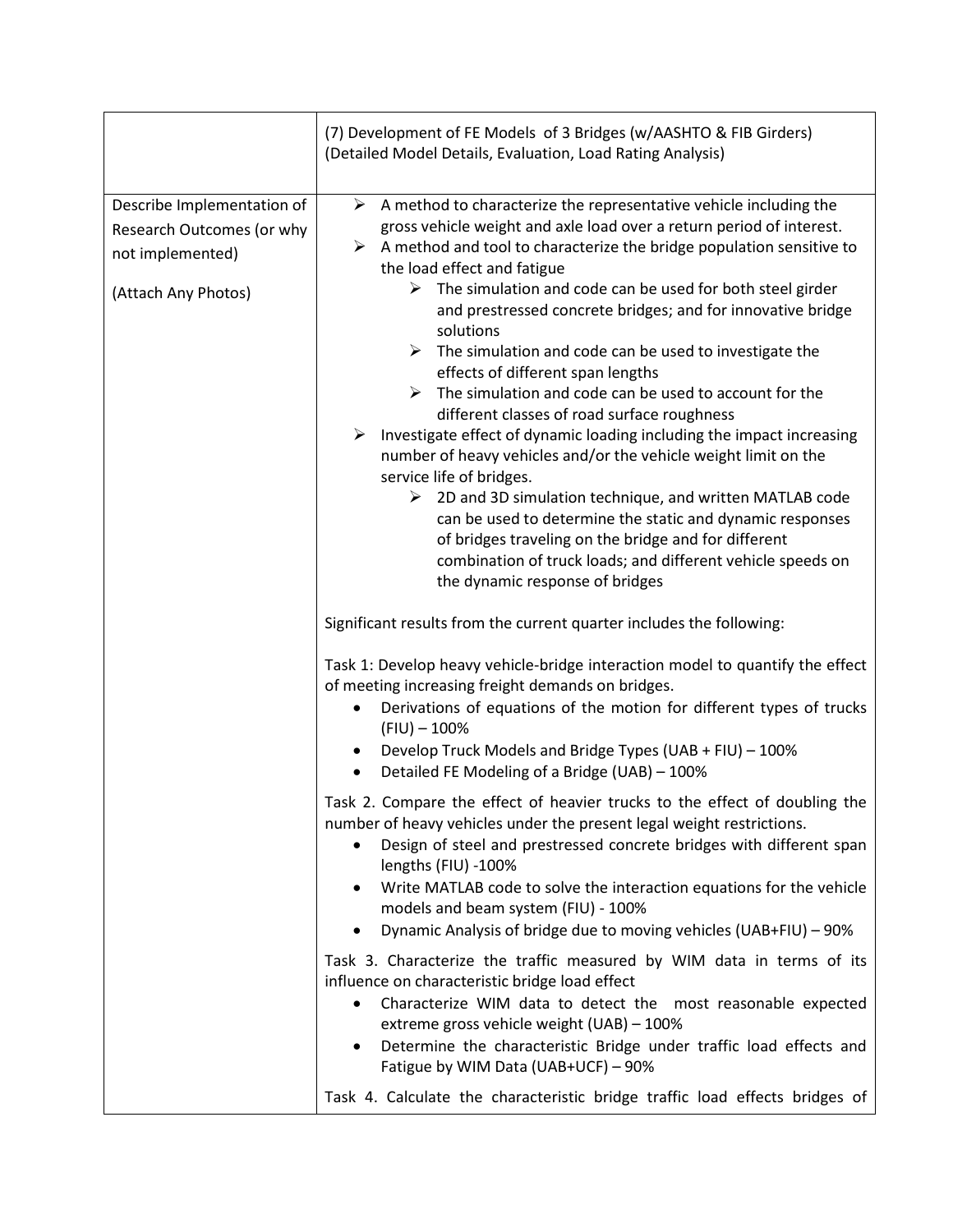|                                                         | different lengths.                                                                                                                                                                                                                                                                                                                                                                                                                                                                                                                                                                                                                                                                                  |
|---------------------------------------------------------|-----------------------------------------------------------------------------------------------------------------------------------------------------------------------------------------------------------------------------------------------------------------------------------------------------------------------------------------------------------------------------------------------------------------------------------------------------------------------------------------------------------------------------------------------------------------------------------------------------------------------------------------------------------------------------------------------------|
|                                                         | Explore existing (conventional AASHTO) and future bridges (Florida I-<br>Beam Girder) perform (UCF) - 100%                                                                                                                                                                                                                                                                                                                                                                                                                                                                                                                                                                                          |
|                                                         | Explore Florida Legal Load effects on the existing (conventional<br>AASHTO) and future bridges (Florida I-Beam Girder) perform (UCF) -<br>100%                                                                                                                                                                                                                                                                                                                                                                                                                                                                                                                                                      |
|                                                         | Modeling Deck and Girders of AASHTO and FIB Girders (UCF+UAB) -<br>80%                                                                                                                                                                                                                                                                                                                                                                                                                                                                                                                                                                                                                              |
| Figure 1: Truck Models and<br>verification              | Task 5. Calculate the cost effect of increasing loads on bridges<br>Load rating of existing (conventional AASHTO) and future bridges<br>(Florida I-Beam Girder) under AASHTO and Florida Legal Loads (UCF)<br>$-90%$<br>Probabilistic<br>analysis and<br>reliability estimation of<br>existing<br>(conventional AASHTO) and future bridges (Florida I-Beam Girder)<br>under AASHTO and Florida Legal Loads (UCF) - 50%<br>Evaluation of existing (conventional AASHTO) and future bridges<br>$\bullet$<br>(Florida I-Beam Girder) under different damage scenarios (UCF) -<br>50%<br>Fatigue life assessment (FIU) - 30%<br>Cost impact assessment for all cost-impact categories (UAB) - 50%       |
|                                                         |                                                                                                                                                                                                                                                                                                                                                                                                                                                                                                                                                                                                                                                                                                     |
|                                                         | Fully Loaded ALDOT 5Axle Truck on Rigid Walls                                                                                                                                                                                                                                                                                                                                                                                                                                                                                                                                                                                                                                                       |
| Figure 2: US-78 Bridge<br><b>Model and Verification</b> | 250000<br>140000<br>250000<br>120000<br>200000<br>Z 200000<br>40000u<br>$\frac{8}{2}0000$<br>TA1 - 75000 N<br>율<br>운 <sup>80000</sup><br>ë<br>150000<br>RA1 - 75000 N<br>TA2-88200 N<br>FA-47500 N<br>RA2 - 69750 N<br><u>등</u> 60000<br>100000<br>$\frac{5}{2}$ 100000<br>ਖ਼ੂ<br><mark>ਭ</mark> ੂੰ0000<br>평40000<br>은 <sub>20000</sub><br>į<br>50000<br>0<br>o<br>$\circ$<br>$\circ$<br>6<br>$\frac{2}{\text{Time in Second}}$<br>Time in Seconds <sup>4</sup><br>$\circ$<br>6<br><b>Time in Seconds</b><br>Reaction Force vs. Time Curve For Front Axle<br>Reaction Force vs. Time Curve For Trailer Axle<br>Reaction Force vs. Time Curve For Rear Axle<br>Reaction Forces for ALDOT 5Axle Truck |
|                                                         |                                                                                                                                                                                                                                                                                                                                                                                                                                                                                                                                                                                                                                                                                                     |
|                                                         |                                                                                                                                                                                                                                                                                                                                                                                                                                                                                                                                                                                                                                                                                                     |
|                                                         |                                                                                                                                                                                                                                                                                                                                                                                                                                                                                                                                                                                                                                                                                                     |
|                                                         |                                                                                                                                                                                                                                                                                                                                                                                                                                                                                                                                                                                                                                                                                                     |
|                                                         |                                                                                                                                                                                                                                                                                                                                                                                                                                                                                                                                                                                                                                                                                                     |
|                                                         |                                                                                                                                                                                                                                                                                                                                                                                                                                                                                                                                                                                                                                                                                                     |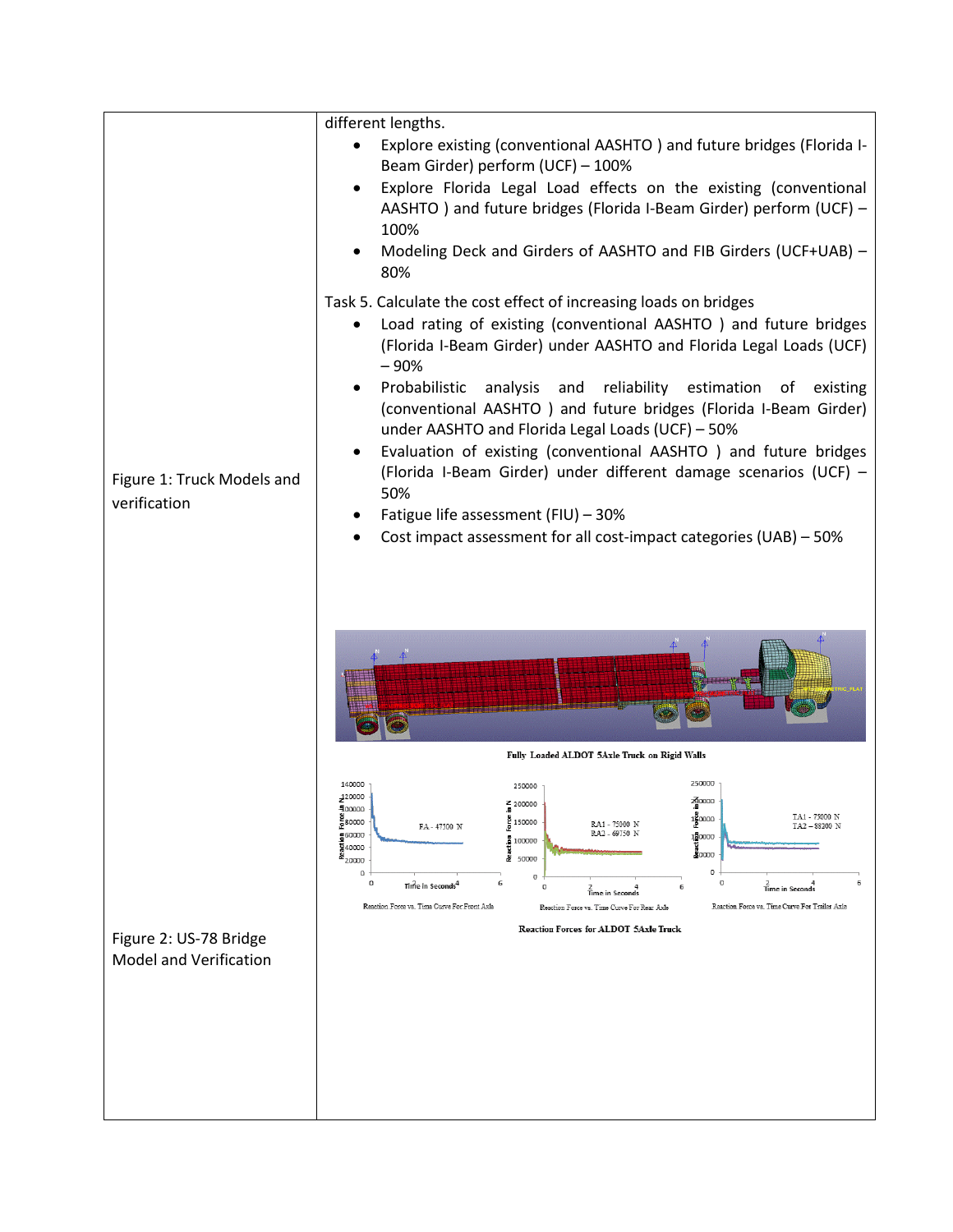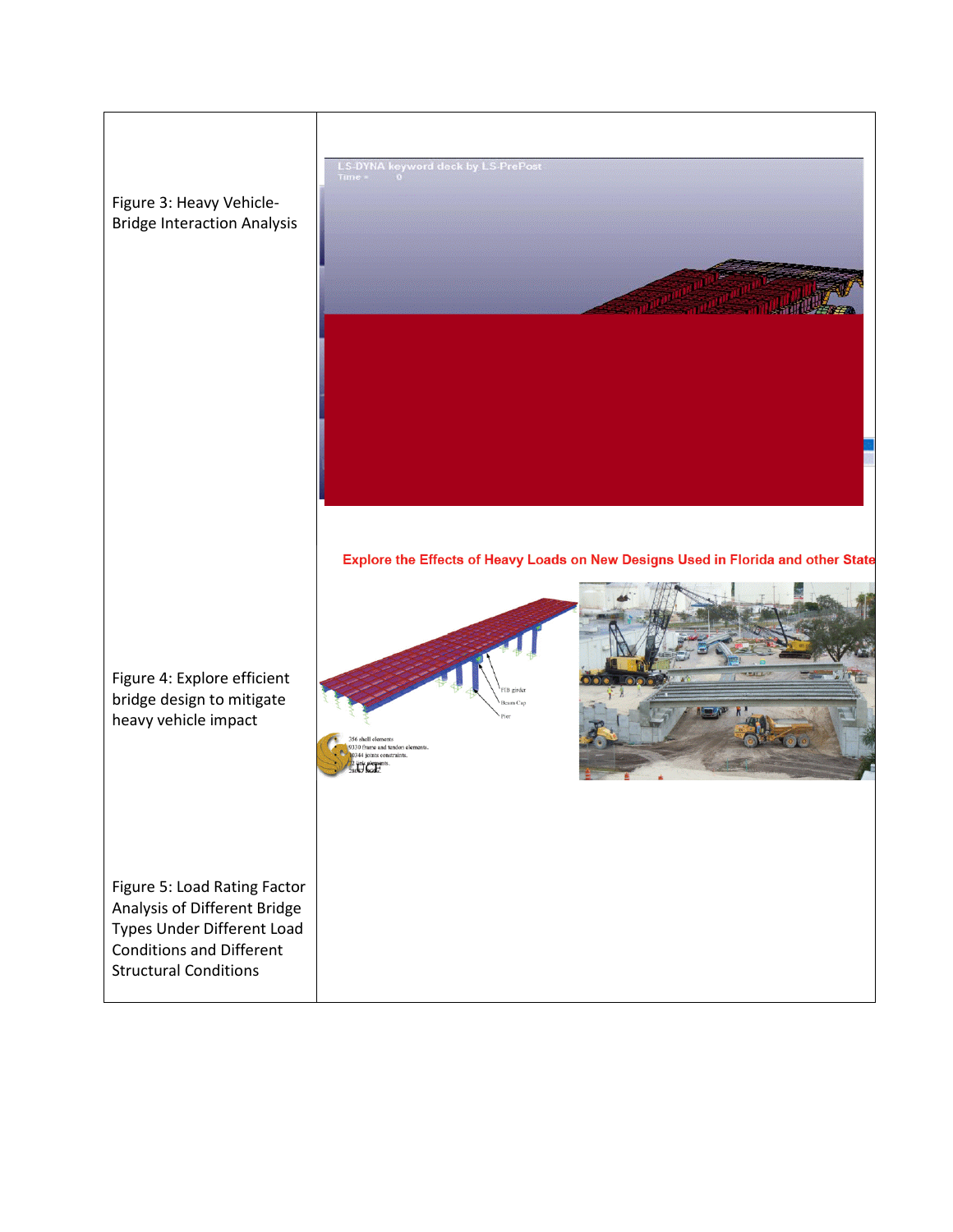